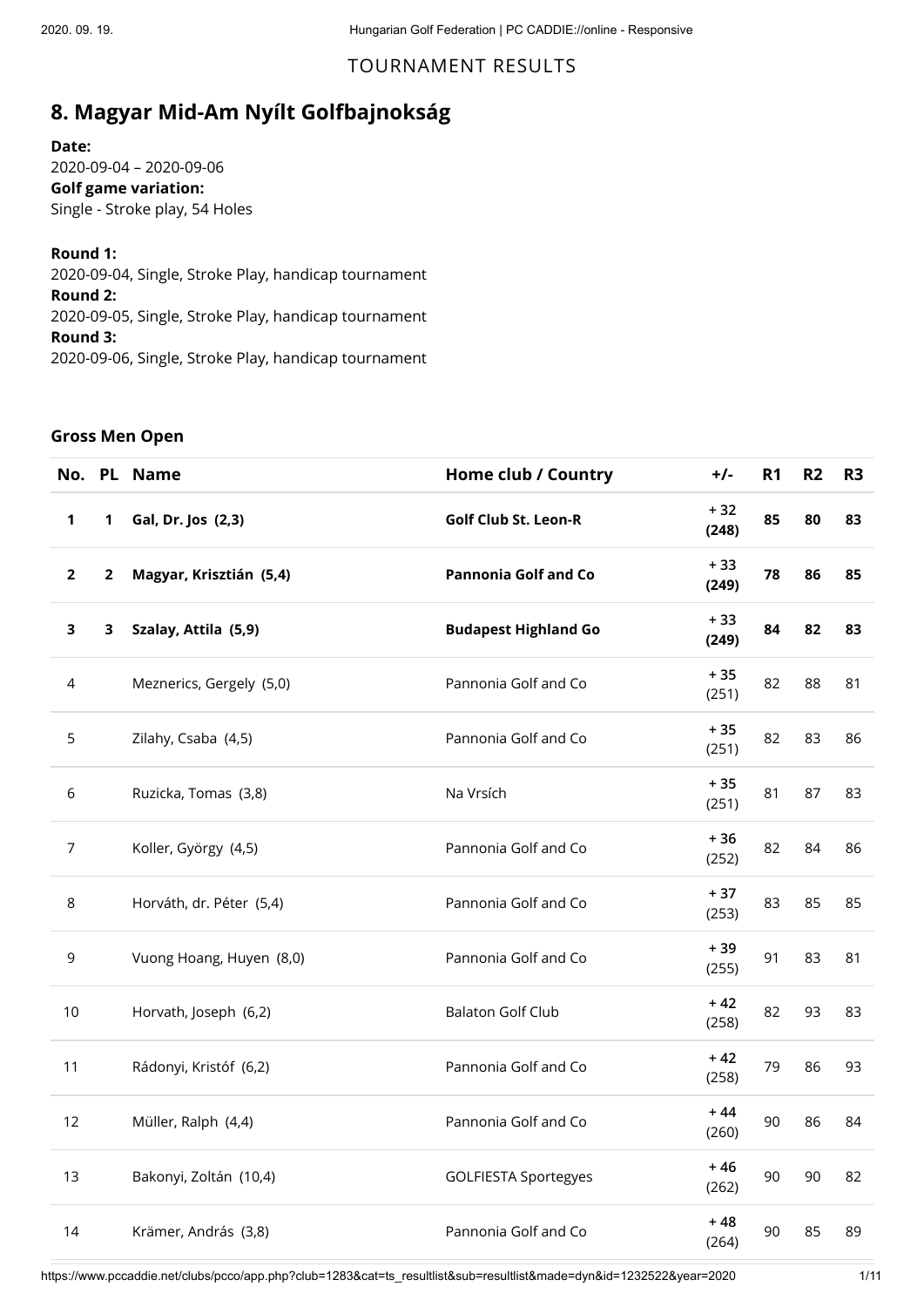|    | No. PL Name                | Home club / Country         | $+/-$          | R <sub>1</sub> | R <sub>2</sub> | R <sub>3</sub> |
|----|----------------------------|-----------------------------|----------------|----------------|----------------|----------------|
| 15 | Véh, Balázs (8,4)          | Forest Hills Golf &         | $+48$<br>(264) | 85             | 89             | 90             |
| 16 | Sátori, Ferenc (7,9)       | Pannonia Golf and Co        | $+49$<br>(265) | 91             | 94             | 80             |
| 17 | Xie, Kelvin (8,3)          | Pannonia Golf and Co        | $+49$<br>(265) | 91             | 93             | 81             |
| 18 | Kokol, Ferenc (8,4)        | Birdland Golf Kft. /        | $+49$<br>(265) | 87             | 89             | 89             |
| 19 | Orosz, Marcell (11,2)      | Magyar Golf Club            | $+49$<br>(265) | 87             | 84             | 94             |
| 20 | Csíkos, Attila (8,7)       | Pannonia Golf and Co        | $+50$<br>(266) | 86             | 96             | 84             |
| 21 | Bohács, Zsolt (6,4)        | Pannonia Golf and Co        | $+50$<br>(266) | 85             | 98             | 83             |
| 22 | Briglovics, Gábor (6,4)    | Pannonia Golf and Co        | $+50$<br>(266) | 85             | 94             | 87             |
| 23 | Csepregi, dr. László (8,6) | <b>Budapest Highland Go</b> | $+51$<br>(267) | 92             | 88             | 87             |
| 24 | Hegyi J., Attila (7,8)     | Birdland Golf Kft. /        | $+54$<br>(270) | 95             | 88             | 87             |
| 25 | Jiras, Tomas (8,1)         | Cesky Golfovy Klub          | $+56$<br>(272) | 87             | 87             | 98             |
| 26 | Hadfi, Dániel (11,0)       | Pannonia Golf and Co        | $+57$<br>(273) | 98             | 87             | 88             |
| 27 | Baldauf, László (6,7)      | Old Lake Golf Club          | $+58$<br>(274) | 92             | 95             | 87             |
| 28 | Mester, Miklós (8,9)       | Pannonia Golf and Co        | $+58$<br>(274) | 87             | 94             | 93             |
| 29 | Bognár, dr. László (11,8)  | Magyar Golf Club            | $+58$<br>(274) | 82             | 98             | 94             |
| 30 | Boros, Dr. Roland (11,5)   | <b>GOLFIESTA Sportegyes</b> | $+60$<br>(276) | 94             | 89             | 93             |
| 31 | Sánta, Zoltán (11,1)       | <b>Budapest Highland Go</b> | $+60$<br>(276) | 93             | 93             | 90             |
| 32 | Tóth, János (11,9)         | Zala Springs Golf Cl        | $+60$<br>(276) | 87             | 92             | 97             |
| 33 | Gürtler, Miklós (12,0)     | Pannonia Golf and Co        | $+61$<br>(277) | 91             | 95             | 91             |
| 34 | Vargha, András (9,4)       | Forest Hills Golf &         | $+63$<br>(279) | 95             | 90             | 94             |
| 35 | Hatvári, Árpád (5,7)       | Pannonia Golf and Co        | $+64$<br>(280) | 94             | 96             | 90             |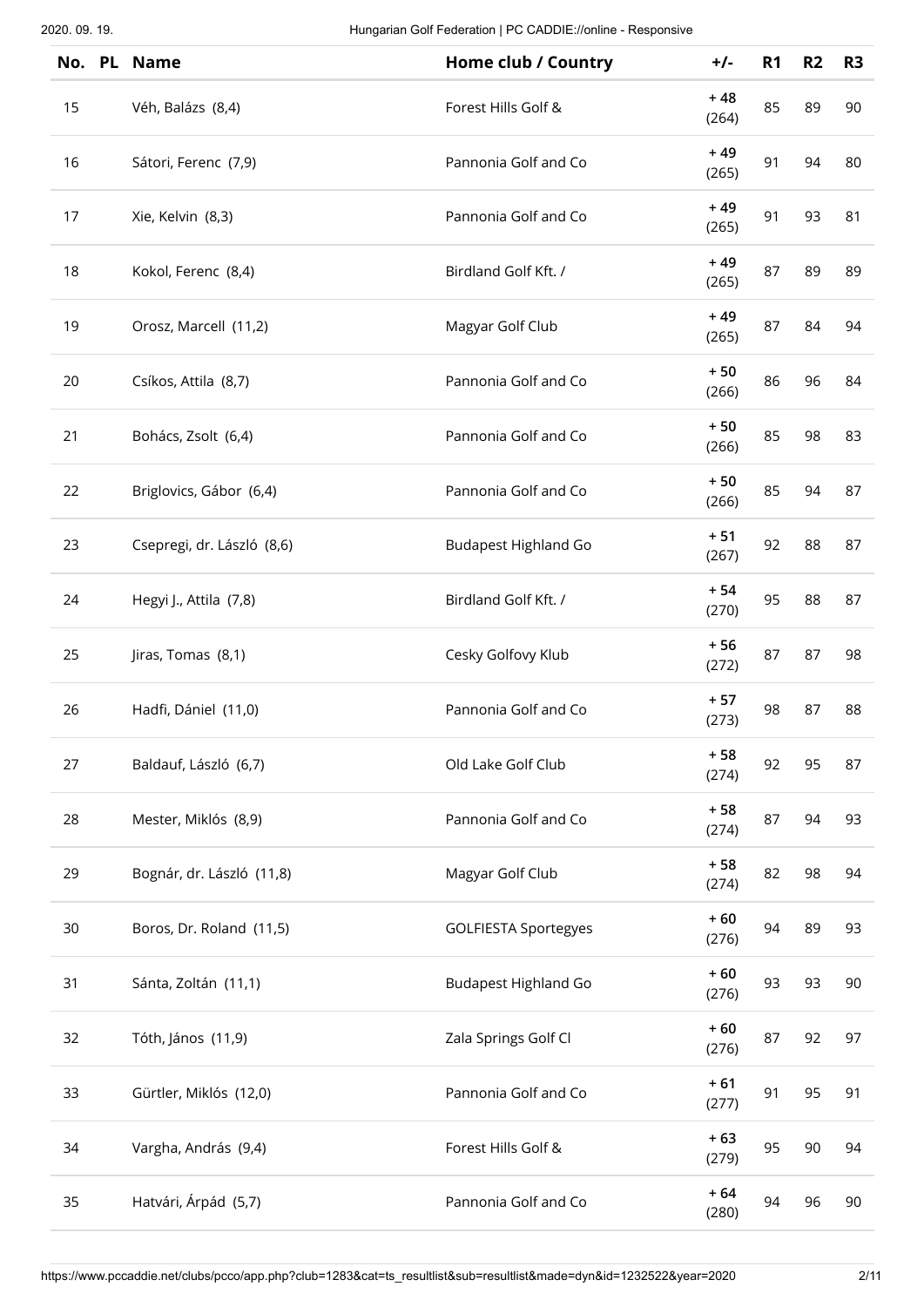| No. | PL Name                   | Home club / Country         | $+/-$             | R <sub>1</sub> | R <sub>2</sub> | R <sub>3</sub> |
|-----|---------------------------|-----------------------------|-------------------|----------------|----------------|----------------|
| 36  | Klokocs, István (11,5)    | Old Lake Golf Club          | $+65$<br>(281)    | 96             | 93             | 92             |
| 37  | Dákó, Szabolcs (10,2)     | Forest Hills Golf &         | $+66$<br>(282)    | 96             | 93             | 93             |
| 38  | Töröcsik, Attila (9,3)    | Old Lake Golf Club          | $+67$<br>(283)    | 92             | 92             | 99             |
| 39  | B. Kiss, Gergely (12,7)   | <b>Budapest Highland Go</b> | $+73$<br>(289)    | 95             | 98             | 96             |
| 40  | Rozman, Péter (11,5)      | <b>Budapest Highland Go</b> | $+76$<br>(292)    | 94             | 103            | 95             |
| 41  | Csepregi, Csegö (17,8)    | Pannonia Golf and Co        | $+82$<br>(298)    | 103            | 105            | 90             |
| 42  | Schatz, dr. Balázs (14,7) | Old Lake Golf Club          | $+83$<br>(299)    | 96             | 106            | 97             |
| 43  | Nagy, I. Csaba (12,4)     | <b>GOLFIESTA Sportegyes</b> | $+84$<br>(300)    | 97             | 102            | 101            |
| 44  | Toma-Pap, Imre (12,1)     | Zala Springs Golf Cl        | $+84$<br>(300)    | 95             | 105            | 100            |
| 45  | Bíró, Géza (19,6)         | Zala Springs Golf Cl        | $+86$<br>(302)    | 104            | 96             | 102            |
| 46  | Bognár, Zsolt (19,2)      | Pannonia Golf and Co        | $+86$<br>(302)    | 98             | 104            | 100            |
| 47  | Debrah, Dennis (20,0)     | Administration              | $+90$<br>(306)    | 103            | 96             | 107            |
| 48  | Nemes, Attila (14,5)      | Old Lake Golf Club          | $+91$<br>(307)    | 97             | 110            | 100            |
| 49  | Csizmadia, Ákos (12,3)    | Forest Hills Golf &         | $+92$<br>(308)    | 106            | 99             | 103            |
| 50  | Jagadics, Árpád (20,9)    | Zala Springs Golf Cl        | $+93$<br>(309)    | 96             | 106            | 107            |
| 51  | Mutsy, Árpád (13,8)       | Pannonia Golf and Co        | $+96$<br>(312)    | 102            | 108            | 102            |
| 52  | Reska, János (12,1)       | Pannonia Golf and Co        | $+97$<br>(313)    | 95             | 105            | 113            |
| 53  | Nagy, II. Tamás (26,2)    | Birdland Golf Kft. /        | $+103$<br>(319)   | 108            | 99             | 112            |
| 54  | Fejes, Zoltán (29,2)      | Pannonia Golf and Co        | $+132$<br>(348)   | 116            | 115            | 117            |
| 55  | Szeberényi, Máté (3,0)    | <b>Budapest Highland Go</b> | 0(235)            | 79             | 80             | 76             |
| 56  | Braun, Lukas (1,9)        | Panorama Golf               | <b>NR</b><br>(NR) | 76             | 88             | <b>NR</b>      |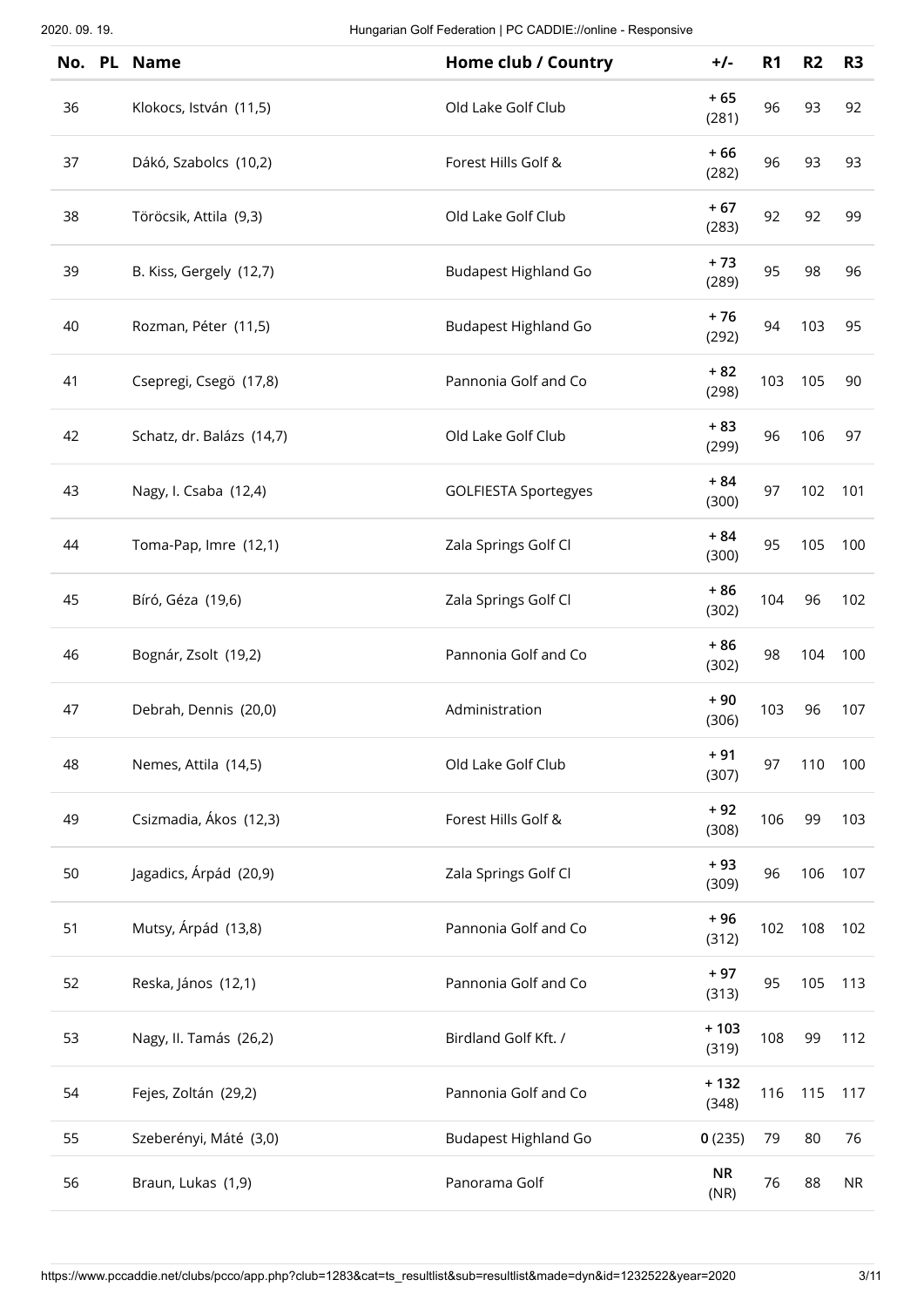2020. 09. 19. Hungarian Golf Federation | PC CADDIE://online - Responsive

|                |                | No. PL Name                      | Home club / Country         | $+/-$             | R <sub>1</sub> | R <sub>2</sub> | R <sub>3</sub> |
|----------------|----------------|----------------------------------|-----------------------------|-------------------|----------------|----------------|----------------|
| 57             |                | Holub, Martin (6,8)              | Albatross                   | <b>NR</b><br>(NR) | 82             | 85             | NR.            |
| 58             |                | Gyimesi, Tibor (13,3)            | Forest Hills Golf &         | <b>NR</b><br>(NR) | 99             | 100            | <b>NR</b>      |
| 59             |                | Karvász, dr. Tamás (9,3)         | <b>GOLFIESTA Sportegyes</b> | <b>NA</b><br>(NA) | 93             | 97             | <b>NA</b>      |
|                |                | <b>Gross Women Open</b>          |                             |                   |                |                |                |
|                |                | No. PL Name                      | Home club / Country         | $+/-$             | R <sub>1</sub> | R <sub>2</sub> | R <sub>3</sub> |
| 1              | 1              | Kocsis, Réka (6,8)               | Zala Springs Golf Cl        | $+37$<br>(253)    | 83             | 86             | 84             |
| $\mathbf{2}$   | $\overline{2}$ | Sándor, Virág (12,4)             | <b>GOLFIESTA Sportegyes</b> | $+61$<br>(277)    | 89             | 91             | 97             |
| 3              | 3              | Nagy, Réka (12,0)                | <b>Old Lake Golf Club</b>   | $+65$<br>(281)    | 96             | 95             | 90             |
| 4              |                | Hoang Thu, Dung (11,2)           | Pannonia Golf and Co        | $+69$<br>(285)    | 91             | 95             | 99             |
| 5              |                | Lex, dr. Annamária (15,5)        | Zala Springs Golf Cl        | $+70$<br>(286)    | 97             | 100            | 89             |
| 6              |                | Movik, Gabriella (12,3)          | Pannonia Golf and Co        | $+78$<br>(294)    | 100            | 102            | 92             |
| $\overline{7}$ |                | Luu Thi, Thu Huong (17,5)        | Pannonia Golf and Co        | $+87$<br>(303)    | 103            | 99             | 101            |
| 8              |                | Sásdi Erdösi, Diána (19,4)       | <b>Budapest Highland Go</b> | $+94$<br>(310)    | 107            | 107            | 96             |
| 9              |                | Kovácsi, Andrea Zsuzsanna (15,5) | <b>GOLFIESTA Sportegyes</b> | $+102$<br>(318)   | 108            | 109            | 101            |
| $10$           |                | Polyvás, Szilvia (22,5)          | Pannonia Golf and Co        | $+116$<br>(332)   | 113            | 115            | 104            |
| 11             |                | Krénusz, Andrea (25,3)           | Pannonia Golf and Co        | $+119$<br>(335)   | 115            | 106            | 114            |
| 12             |                | Bihari, Gyöngyvér (30,2)         | Zala Springs Golf Cl        | $+127$<br>(343)   | 110            | 123            | 110            |
| 13             |                | Kispál, Helén (24,8)             | Pannonia Golf and Co        | $+137$<br>(353)   | 128            | 113            | 112            |
|                |                | <b>Bruttó Magyar Férfi</b>       |                             |                   |                |                |                |
|                |                | No. PL Name                      | Home club / Country         | $+/-$             | R <sub>1</sub> | R <sub>2</sub> | R <sub>3</sub> |
| 1              | 1              | Magyar, Krisztián (5,4)          | <b>Pannonia Golf and Co</b> | $+33$<br>(240)    | 78             | 86             | 85             |

|  | IVIAKYAI, NIISZLIAII (J,4) | Pallifoliid Golf allu Co    | (249)         | 70 | oo | ാ  |
|--|----------------------------|-----------------------------|---------------|----|----|----|
|  | 2 2 Szalay, Attila (5,9)   | <b>Budapest Highland Go</b> | + 33<br>(249) | 84 | 82 | 83 |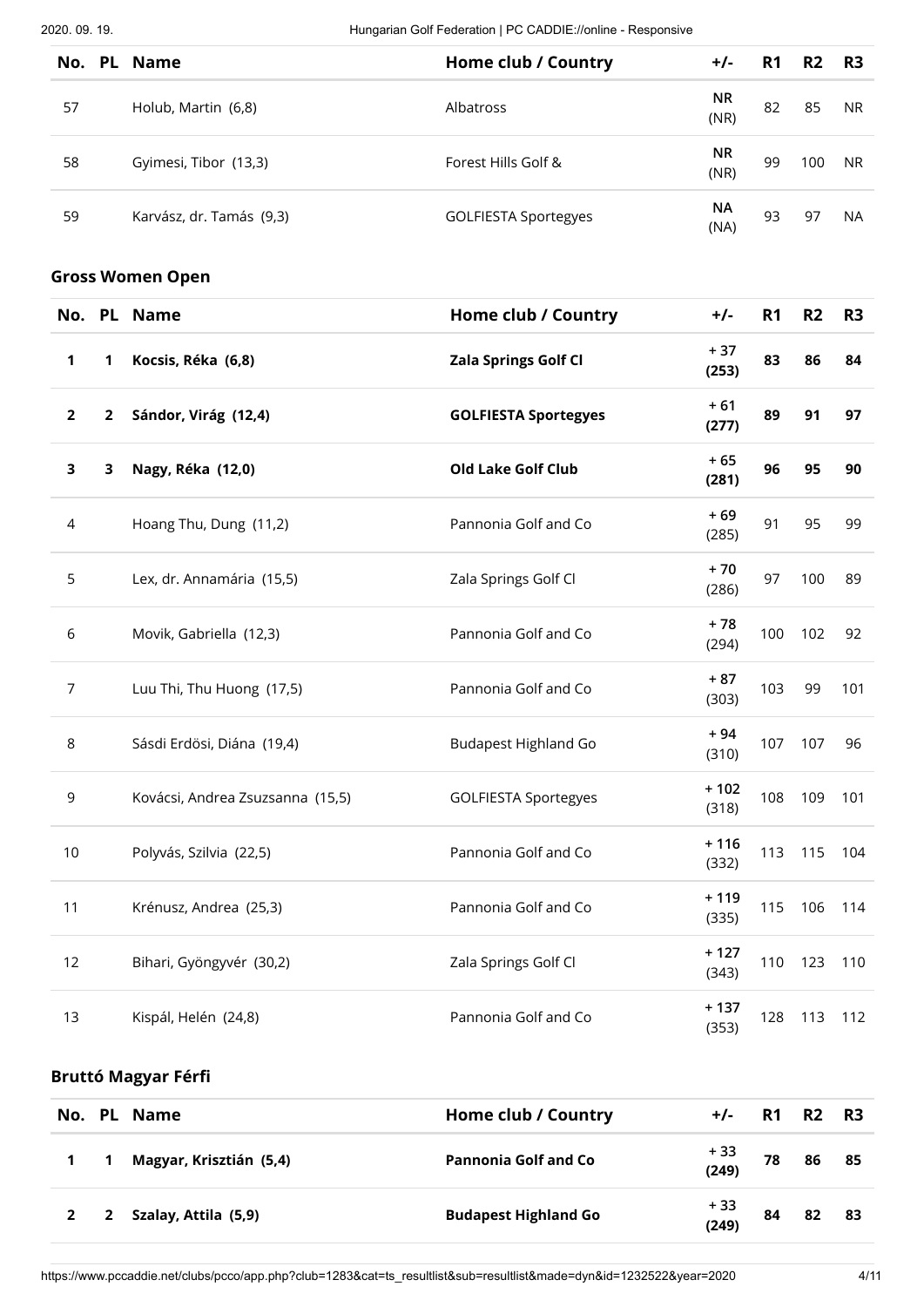| No.            |   | PL Name                    | Home club / Country         | $+/-$          | R <sub>1</sub> | R <sub>2</sub> | R <sub>3</sub> |
|----------------|---|----------------------------|-----------------------------|----------------|----------------|----------------|----------------|
| $\mathbf{3}$   | 3 | Meznerics, Gergely (5,0)   | <b>Pannonia Golf and Co</b> | $+35$<br>(251) | 82             | 88             | 81             |
| $\overline{a}$ |   | Zilahy, Csaba (4,5)        | Pannonia Golf and Co        | $+35$<br>(251) | 82             | 83             | 86             |
| 5              |   | Koller, György (4,5)       | Pannonia Golf and Co        | $+36$<br>(252) | 82             | 84             | 86             |
| 6              |   | Horváth, dr. Péter (5,4)   | Pannonia Golf and Co        | $+37$<br>(253) | 83             | 85             | 85             |
| $\overline{7}$ |   | Vuong Hoang, Huyen (8,0)   | Pannonia Golf and Co        | $+39$<br>(255) | 91             | 83             | 81             |
| 8              |   | Horvath, Joseph (6,2)      | <b>Balaton Golf Club</b>    | $+42$<br>(258) | 82             | 93             | 83             |
| $\mathsf 9$    |   | Rádonyi, Kristóf (6,2)     | Pannonia Golf and Co        | $+42$<br>(258) | 79             | 86             | 93             |
| 10             |   | Bakonyi, Zoltán (10,4)     | <b>GOLFIESTA Sportegyes</b> | $+46$<br>(262) | 90             | 90             | 82             |
| 11             |   | Krämer, András (3,8)       | Pannonia Golf and Co        | $+48$<br>(264) | 90             | 85             | 89             |
| 12             |   | Véh, Balázs (8,4)          | Forest Hills Golf &         | $+48$<br>(264) | 85             | 89             | 90             |
| 13             |   | Sátori, Ferenc (7,9)       | Pannonia Golf and Co        | $+49$<br>(265) | 91             | 94             | 80             |
| 14             |   | Kokol, Ferenc (8,4)        | Birdland Golf Kft. /        | $+49$<br>(265) | 87             | 89             | 89             |
| 15             |   | Orosz, Marcell (11,2)      | Magyar Golf Club            | $+49$<br>(265) | 87             | 84             | 94             |
| 16             |   | Csíkos, Attila (8,7)       | Pannonia Golf and Co        | $+50$<br>(266) | 86             | 96             | 84             |
| 17             |   | Bohács, Zsolt (6,4)        | Pannonia Golf and Co        | $+50$<br>(266) | 85             | 98             | 83             |
| 18             |   | Briglovics, Gábor (6,4)    | Pannonia Golf and Co        | $+50$<br>(266) | 85             | 94             | 87             |
| 19             |   | Csepregi, dr. László (8,6) | <b>Budapest Highland Go</b> | $+51$<br>(267) | 92             | 88             | 87             |
| 20             |   | Hegyi J., Attila (7,8)     | Birdland Golf Kft. /        | $+54$<br>(270) | 95             | 88             | 87             |
| 21             |   | Hadfi, Dániel (11,0)       | Pannonia Golf and Co        | $+57$<br>(273) | 98             | 87             | 88             |
| 22             |   | Baldauf, László (6,7)      | Old Lake Golf Club          | $+58$<br>(274) | 92             | 95             | 87             |
| 23             |   | Mester, Miklós (8,9)       | Pannonia Golf and Co        | $+58$<br>(274) | 87             | 94             | 93             |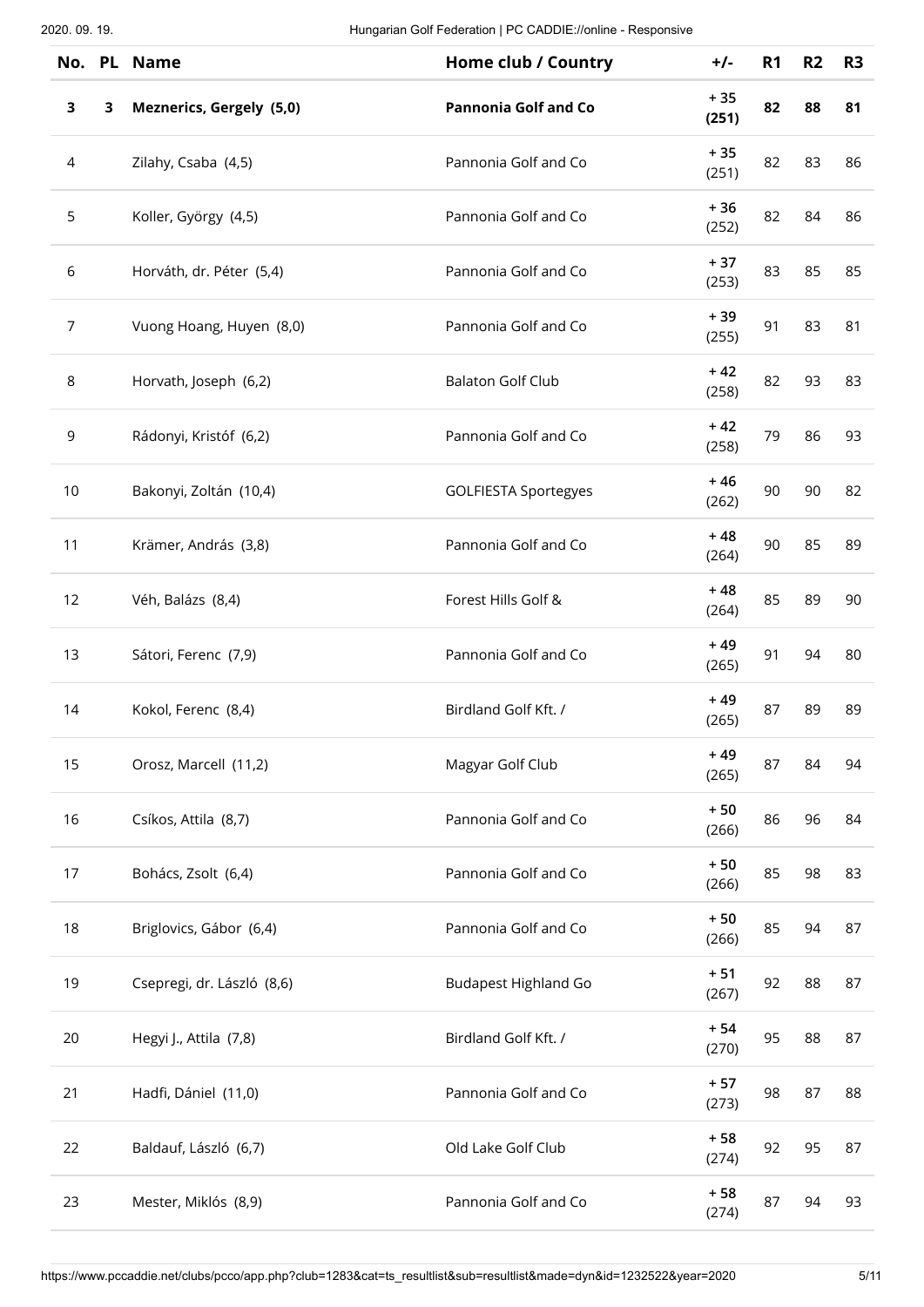| No. PL | <b>Name</b>               | Home club / Country         | $+/-$          | R <sub>1</sub> | R <sub>2</sub> | R <sub>3</sub> |
|--------|---------------------------|-----------------------------|----------------|----------------|----------------|----------------|
| 24     | Bognár, dr. László (11,8) | Magyar Golf Club            | $+58$<br>(274) | 82             | 98             | 94             |
| 25     | Boros, Dr. Roland (11,5)  | <b>GOLFIESTA Sportegyes</b> | $+60$<br>(276) | 94             | 89             | 93             |
| 26     | Sánta, Zoltán (11,1)      | <b>Budapest Highland Go</b> | $+60$<br>(276) | 93             | 93             | 90             |
| 27     | Tóth, János (11,9)        | Zala Springs Golf Cl        | $+60$<br>(276) | 87             | 92             | 97             |
| 28     | Gürtler, Miklós (12,0)    | Pannonia Golf and Co        | $+61$<br>(277) | 91             | 95             | 91             |
| 29     | Vargha, András (9,4)      | Forest Hills Golf &         | $+63$<br>(279) | 95             | 90             | 94             |
| 30     | Hatvári, Árpád (5,7)      | Pannonia Golf and Co        | $+64$<br>(280) | 94             | 96             | 90             |
| 31     | Klokocs, István (11,5)    | Old Lake Golf Club          | $+65$<br>(281) | 96             | 93             | 92             |
| 32     | Dákó, Szabolcs (10,2)     | Forest Hills Golf &         | $+66$<br>(282) | 96             | 93             | 93             |
| 33     | Töröcsik, Attila (9,3)    | Old Lake Golf Club          | $+67$<br>(283) | 92             | 92             | 99             |
| 34     | B. Kiss, Gergely (12,7)   | <b>Budapest Highland Go</b> | $+73$<br>(289) | 95             | 98             | 96             |
| 35     | Rozman, Péter (11,5)      | <b>Budapest Highland Go</b> | $+76$<br>(292) | 94             | 103            | 95             |
| 36     | Csepregi, Csegö (17,8)    | Pannonia Golf and Co        | $+82$<br>(298) | 103            | 105            | 90             |
| 37     | Schatz, dr. Balázs (14,7) | Old Lake Golf Club          | $+83$<br>(299) | 96             | 106            | 97             |
| 38     | Nagy, I. Csaba (12,4)     | <b>GOLFIESTA Sportegyes</b> | $+84$<br>(300) | 97             | 102            | 101            |
| 39     | Toma-Pap, Imre (12,1)     | Zala Springs Golf Cl        | $+84$<br>(300) | 95             | 105            | 100            |
| 40     | Bíró, Géza (19,6)         | Zala Springs Golf Cl        | $+86$<br>(302) | 104            | 96             | 102            |
| 41     | Bognár, Zsolt (19,2)      | Pannonia Golf and Co        | $+86$<br>(302) | 98             | 104            | 100            |
| 42     | Debrah, Dennis (20,0)     | Administration              | $+90$<br>(306) | 103            | 96             | 107            |
| 43     | Nemes, Attila (14,5)      | Old Lake Golf Club          | $+91$<br>(307) | 97             | 110            | 100            |
| 44     | Csizmadia, Ákos (12,3)    | Forest Hills Golf &         | $+92$<br>(308) | 106            | 99             | 103            |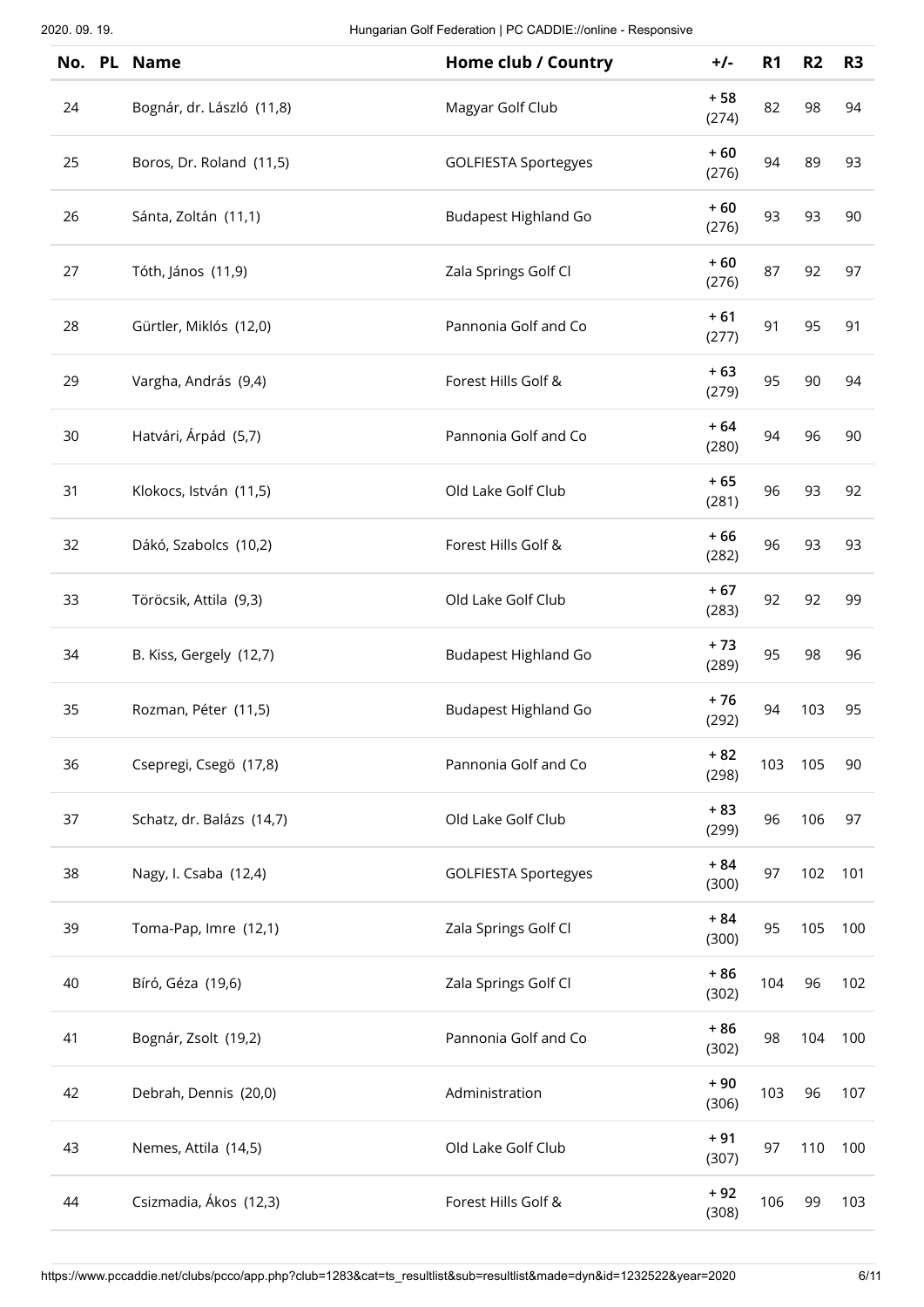|    | No. PL Name              | Home club / Country         | $+/-$             | R <sub>1</sub> | R2  | R <sub>3</sub> |
|----|--------------------------|-----------------------------|-------------------|----------------|-----|----------------|
| 45 | Jagadics, Árpád (20,9)   | Zala Springs Golf Cl        | + 93<br>(309)     | 96             | 106 | 107            |
| 46 | Mutsy, Árpád (13,8)      | Pannonia Golf and Co        | + 96<br>(312)     | 102            | 108 | 102            |
| 47 | Reska, János (12,1)      | Pannonia Golf and Co        | + 97<br>(313)     | 95             | 105 | 113            |
| 48 | Nagy, II. Tamás (26,2)   | Birdland Golf Kft. /        | $+103$<br>(319)   | 108            | 99  | 112            |
| 49 | Fejes, Zoltán (29,2)     | Pannonia Golf and Co        | $+132$<br>(348)   | 116            | 115 | 117            |
| 50 | Szeberényi, Máté (3,0)   | <b>Budapest Highland Go</b> | 0(235)            | 79             | 80  | 76             |
| 51 | Gyimesi, Tibor (13,3)    | Forest Hills Golf &         | <b>NR</b><br>(NR) | 99             | 100 | <b>NR</b>      |
| 52 | Karvász, dr. Tamás (9,3) | <b>GOLFIESTA Sportegyes</b> | ΝA<br>(NA)        | 93             | 97  | NA             |

## **Bruttó Magyar Nöi**

|                |              | No. PL Name                      | <b>Home club / Country</b>  | $+/-$           | R <sub>1</sub> | R <sub>2</sub> | R <sub>3</sub> |
|----------------|--------------|----------------------------------|-----------------------------|-----------------|----------------|----------------|----------------|
| 1              | 1            | Kocsis, Réka (6,8)               | <b>Zala Springs Golf Cl</b> | $+37$<br>(253)  | 83             | 86             | 84             |
| $\overline{2}$ | $\mathbf{2}$ | Sándor, Virág (12,4)             | <b>GOLFIESTA Sportegyes</b> | $+61$<br>(277)  | 89             | 91             | 97             |
| 3              |              | Nagy, Réka (12,0)                | Old Lake Golf Club          | $+65$<br>(281)  | 96             | 95             | 90             |
| 4              | 3            | Hoang Thu, Dung (11,2)           | <b>Pannonia Golf and Co</b> | $+69$<br>(285)  | 91             | 95             | 99             |
| 5              |              | Lex, dr. Annamária (15,5)        | Zala Springs Golf Cl        | $+70$<br>(286)  | 97             | 100            | 89             |
| 6              |              | Movik, Gabriella (12,3)          | Pannonia Golf and Co        | $+78$<br>(294)  | 100            | 102            | 92             |
| $\overline{7}$ |              | Luu Thi, Thu Huong (17,5)        | Pannonia Golf and Co        | $+87$<br>(303)  | 103            | 99             | 101            |
| $\,8\,$        |              | Sásdi Erdösi, Diána (19,4)       | <b>Budapest Highland Go</b> | $+94$<br>(310)  | 107            | 107            | 96             |
| 9              |              | Kovácsi, Andrea Zsuzsanna (15,5) | <b>GOLFIESTA Sportegyes</b> | $+102$<br>(318) | 108            | 109            | 101            |
| 10             |              | Polyvás, Szilvia (22,5)          | Pannonia Golf and Co        | $+116$<br>(332) | 113            | 115            | 104            |
| 11             |              | Krénusz, Andrea (25,3)           | Pannonia Golf and Co        | $+119$<br>(335) | 115            | 106            | 114            |
| 12             |              | Bihari, Gyöngyvér (30,2)         | Zala Springs Golf Cl        | $+127$<br>(343) | 110            | 123            | 110            |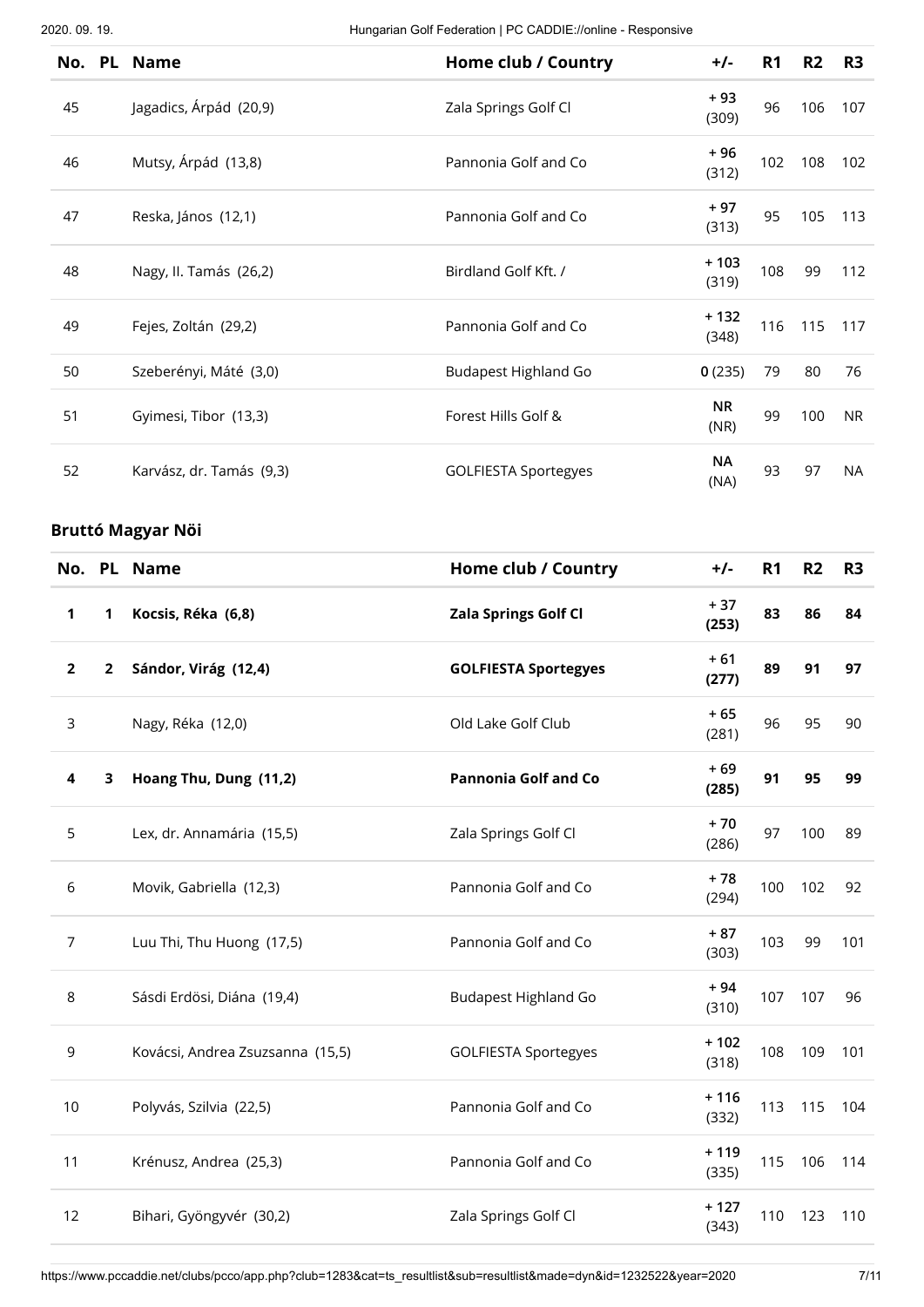|    | No. PL Name          | Home club / Country  | $+/-$ R1 R2 R3 |             |  |
|----|----------------------|----------------------|----------------|-------------|--|
| 13 | Kispál, Helén (24,8) | Pannonia Golf and Co | + 137<br>(353) | 128 113 112 |  |

## **Nettó Magyar Férfi "A**

|                |              | No. PL Name                | Home club / Country         | $+/-$          | <b>R1</b> | R2 | R <sub>3</sub> |
|----------------|--------------|----------------------------|-----------------------------|----------------|-----------|----|----------------|
| $\mathbf 1$    | 1            | Bakonyi, Zoltán (10,4)     | <b>GOLFIESTA Sportegyes</b> | $+8$<br>(224)  | 77        | 77 | 70             |
| $\mathbf{2}$   | $\mathbf{2}$ | Orosz, Marcell (11,2)      | <b>Magyar Golf Club</b>     | $+8$<br>(224)  | 73        | 70 | 81             |
| $\mathbf{3}$   | 3            | Vuong Hoang, Huyen (8,0)   | <b>Pannonia Golf and Co</b> | $+10$<br>(226) | 81        | 73 | 72             |
| $\overline{a}$ |              | Szalay, Attila (5,9)       | Budapest Highland Go        | $+10$<br>(226) | 76        | 74 | 76             |
| 5              |              | Magyar, Krisztián (5,4)    | Pannonia Golf and Co        | $+13$<br>(229) | 71        | 79 | 79             |
| 6              |              | Meznerics, Gergely (5,0)   | Pannonia Golf and Co        | $+15$<br>(231) | 75        | 81 | 75             |
| $\overline{7}$ |              | Horváth, dr. Péter (5,4)   | Pannonia Golf and Co        | $+17$<br>(233) | 76        | 78 | 79             |
| $\,8\,$        |              | Hadfi, Dániel (11,0)       | Pannonia Golf and Co        | $+18$<br>(234) | 85        | 74 | 75             |
| 9              |              | Zilahy, Csaba (4,5)        | Pannonia Golf and Co        | $+18$<br>(234) | 76        | 77 | 81             |
| 10             |              | Csíkos, Attila (8,7)       | Pannonia Golf and Co        | $+18$<br>(234) | 75        | 85 | 74             |
| 11             |              | Véh, Balázs (8,4)          | Forest Hills Golf &         | $+18$<br>(234) | 75        | 79 | 80             |
| 12             |              | Csepregi, dr. László (8,6) | Budapest Highland Go        | $+19$<br>(235) | 81        | 77 | 77             |
| 13             |              | Boros, Dr. Roland (11,5)   | <b>GOLFIESTA Sportegyes</b> | $+19$<br>(235) | 80        | 75 | 80             |
| 14             |              | Kokol, Ferenc (8,4)        | Birdland Golf Kft. /        | $+19$<br>(235) | 77        | 79 | 79             |
| 15             |              | Koller, György (4,5)       | Pannonia Golf and Co        | $+19$<br>(235) | 76        | 78 | 81             |
| 16             |              | Horvath, Joseph (6,2)      | <b>Balaton Golf Club</b>    | $+19$<br>(235) | 74        | 85 | 76             |
| 17             |              | Rádonyi, Kristóf (6,2)     | Pannonia Golf and Co        | $+19$<br>(235) | 71        | 78 | 86             |
| 18             |              | Sátori, Ferenc (7,9)       | Pannonia Golf and Co        | $+20$<br>(236) | 81        | 84 | 71             |
| 19             |              | Sánta, Zoltán (11,1)       | <b>Budapest Highland Go</b> | $+21$<br>(237) | 80        | 80 | 77             |

https://www.pccaddie.net/clubs/pcco/app.php?club=1283&cat=ts\_resultlist&sub=resultlist&made=dyn&id=1232522&year=2020 8/11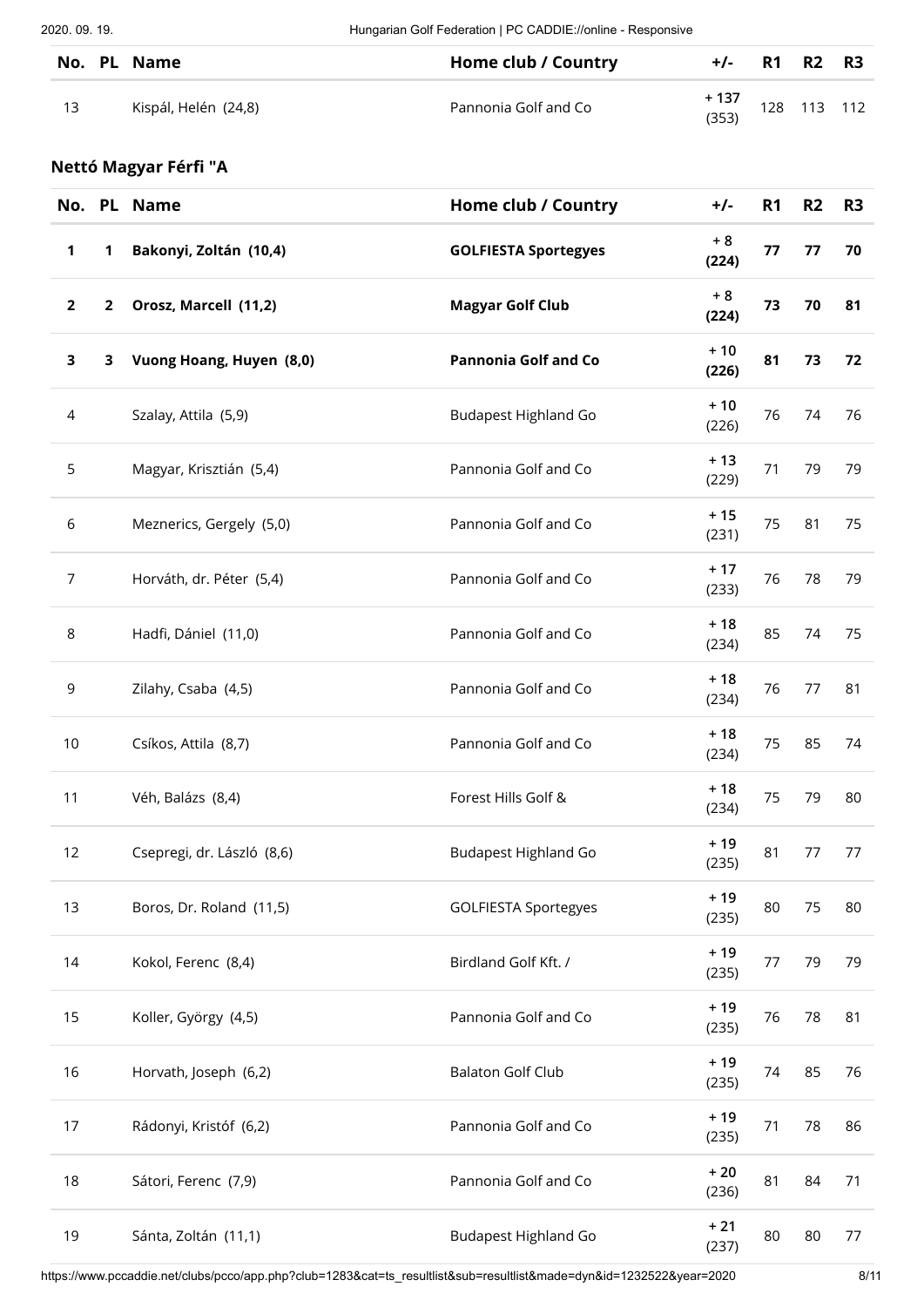| No. | PL Name                  | Home club / Country         | $+/-$             | R <sub>1</sub> | R <sub>2</sub> | R <sub>3</sub> |
|-----|--------------------------|-----------------------------|-------------------|----------------|----------------|----------------|
| 20  | Klokocs, István (11,5)   | Old Lake Golf Club          | $+24$<br>(240)    | 82             | 79             | 79             |
| 21  | Hegyi J., Attila (7,8)   | Birdland Golf Kft. /        | $+25$<br>(241)    | 85             | 78             | 78             |
| 22  | Bohács, Zsolt (6,4)      | Pannonia Golf and Co        | $+26$<br>(242)    | 77             | 90             | 75             |
| 23  | Briglovics, Gábor (6,4)  | Pannonia Golf and Co        | $+26$<br>(242)    | 77             | 86             | 79             |
| 24  | Mester, Miklós (8,9)     | Pannonia Golf and Co        | $+26$<br>(242)    | 76             | 83             | 83             |
| 25  | Vargha, András (9,4)     | Forest Hills Golf &         | $+28$<br>(244)    | 83             | 78             | 83             |
| 26  | Dákó, Szabolcs (10,2)    | Forest Hills Golf &         | $+30$<br>(246)    | 84             | 81             | 81             |
| 27  | Baldauf, László (6,7)    | Old Lake Golf Club          | $+32$<br>(248)    | 83             | 86             | 79             |
| 28  | Krämer, András (3,8)     | Pannonia Golf and Co        | $+33$<br>(249)    | 85             | 80             | 84             |
| 29  | Töröcsik, Attila (9,3)   | Old Lake Golf Club          | $+34$<br>(250)    | 81             | 81             | 88             |
| 30  | Rozman, Péter (11,5)     | <b>Budapest Highland Go</b> | $+35$<br>(251)    | 80             | 89             | 82             |
| 31  | Hatvári, Árpád (5,7)     | Pannonia Golf and Co        | $+43$<br>(259)    | 87             | 89             | 83             |
| 32  | Szeberényi, Máté (3,0)   | <b>Budapest Highland Go</b> | 0(223)            | 75             | 76             | 72             |
| 33  | Karvász, dr. Tamás (9,3) | <b>GOLFIESTA Sportegyes</b> | <b>NA</b><br>(NA) | 82             | 86             | <b>NA</b>      |

#### **Nettó Magyar Férfi "B**

|                         |                | No. PL Name               | Home club / Country         | $+/-$          | R <sub>1</sub> | R2 | <b>R3</b> |
|-------------------------|----------------|---------------------------|-----------------------------|----------------|----------------|----|-----------|
| 1                       | 1              | Nagy, II. Tamás (26,2)    | <b>Birdland Golf Kft. /</b> | + 13<br>(229)  | 78             | 69 | 82        |
| $\overline{2}$          | $\overline{2}$ | Bognár, dr. László (11,8) | <b>Magyar Golf Club</b>     | + 16<br>(232)  | 68             | 84 | 80        |
| $\overline{\mathbf{3}}$ | 3              | Bíró, Géza (19,6)         | <b>Zala Springs Golf Cl</b> | $+18$<br>(234) | 81             | 73 | 80        |
| 4                       |                | Bognár, Zsolt (19,2)      | Pannonia Golf and Co        | + 18<br>(234)  | 75             | 81 | 78        |
| 5                       |                | Tóth, János (11,9)        | Zala Springs Golf Cl        | + 18<br>(234)  | 73             | 78 | 83        |
| 6                       |                | Gürtler, Miklós (12,0)    | Pannonia Golf and Co        | + 19<br>(235)  | 77             | 81 | 77        |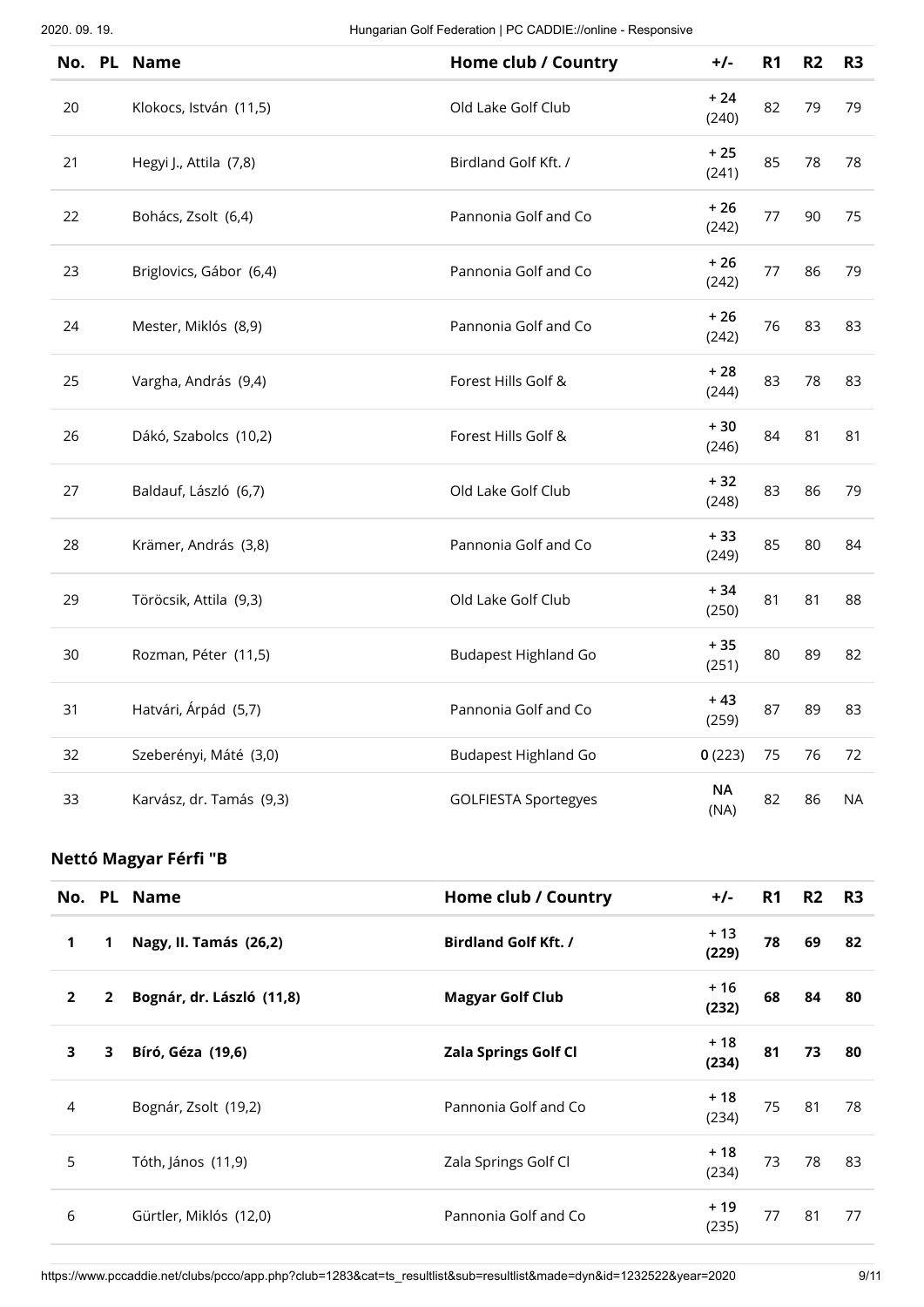| <b>PL</b><br>No. | <b>Name</b>               | Home club / Country         | $+/-$             | R <sub>1</sub> | R2 | R <sub>3</sub> |
|------------------|---------------------------|-----------------------------|-------------------|----------------|----|----------------|
| $\overline{7}$   | Csepregi, Csegö (17,8)    | Pannonia Golf and Co        | $+20$<br>(236)    | 82             | 84 | 70             |
| 8                | Debrah, Dennis (20,0)     | Administration              | $+21$<br>(237)    | 80             | 73 | 84             |
| 9                | Jagadics, Árpád (20,9)    | Zala Springs Golf Cl        | $+21$<br>(237)    | 72             | 82 | 83             |
| 10               | B. Kiss, Gergely (12,7)   | <b>Budapest Highland Go</b> | $+28$<br>(244)    | 80             | 83 | 81             |
| 11               | Schatz, dr. Balázs (14,7) | Old Lake Golf Club          | $+30$<br>(246)    | 78             | 88 | 80             |
| 12               | Fejes, Zoltán (29,2)      | Pannonia Golf and Co        | $+31$<br>(247)    | 82             | 81 | 84             |
| 13               | Nagy, I. Csaba (12,4)     | <b>GOLFIESTA Sportegyes</b> | $+40$<br>(256)    | 82             | 87 | 87             |
| 14               | Nemes, Attila (14,5)      | Old Lake Golf Club          | $+40$<br>(256)    | 80             | 93 | 83             |
| 15               | Toma-Pap, Imre (12,1)     | Zala Springs Golf Cl        | $+40$<br>(256)    | 80             | 90 | 86             |
| 16               | Mutsy, Árpád (13,8)       | Pannonia Golf and Co        | $+46$<br>(262)    | 85             | 91 | 86             |
| 17               | Csizmadia, Ákos (12,3)    | Forest Hills Golf &         | $+48$<br>(264)    | 91             | 84 | 89             |
| 18               | Reska, János (12,1)       | Pannonia Golf and Co        | $+53$<br>(269)    | 80             | 90 | 99             |
| 19               | Gyimesi, Tibor (13,3)     | Forest Hills Golf &         | <b>NR</b><br>(NR) | 83             | 84 | <b>NR</b>      |

#### **Nettó Magyar Nöi**

|                |                | No. PL Name                | Home club / Country         | $+/-$          | R1 | R <sub>2</sub> | R3  |
|----------------|----------------|----------------------------|-----------------------------|----------------|----|----------------|-----|
| 1              |                | Kocsis, Réka (6,8)         | Zala Springs Golf Cl        | $+5$<br>(221)  | 72 | 75             | 74  |
| $\overline{2}$ | 1              | Lex, dr. Annamária (15,5)  | <b>Zala Springs Golf Cl</b> | $+10$<br>(226) | 77 | 80             | 69  |
| 3              |                | Sándor, Virág (12,4)       | <b>GOLFIESTA Sportegyes</b> | $+11$<br>(227) | 72 | 74             | -81 |
| 4              | $\overline{2}$ | Nagy, Réka (12,0)          | <b>Old Lake Golf Club</b>   | $+17$<br>(233) | 80 | 79             | 74  |
| 5              | 3              | Bihari, Gyöngyvér (30,2)   | <b>Zala Springs Golf Cl</b> | $+17$<br>(233) | 73 | 86             | 74  |
| 6              |                | Luu Thi, Thu Huong (17,5)  | Pannonia Golf and Co        | $+19$<br>(235) | 80 | 76             | 79  |
| 7              |                | Sásdi Erdösi, Diána (19,4) | <b>Budapest Highland Go</b> | $+20$<br>(236) | 82 | 82             | 72  |